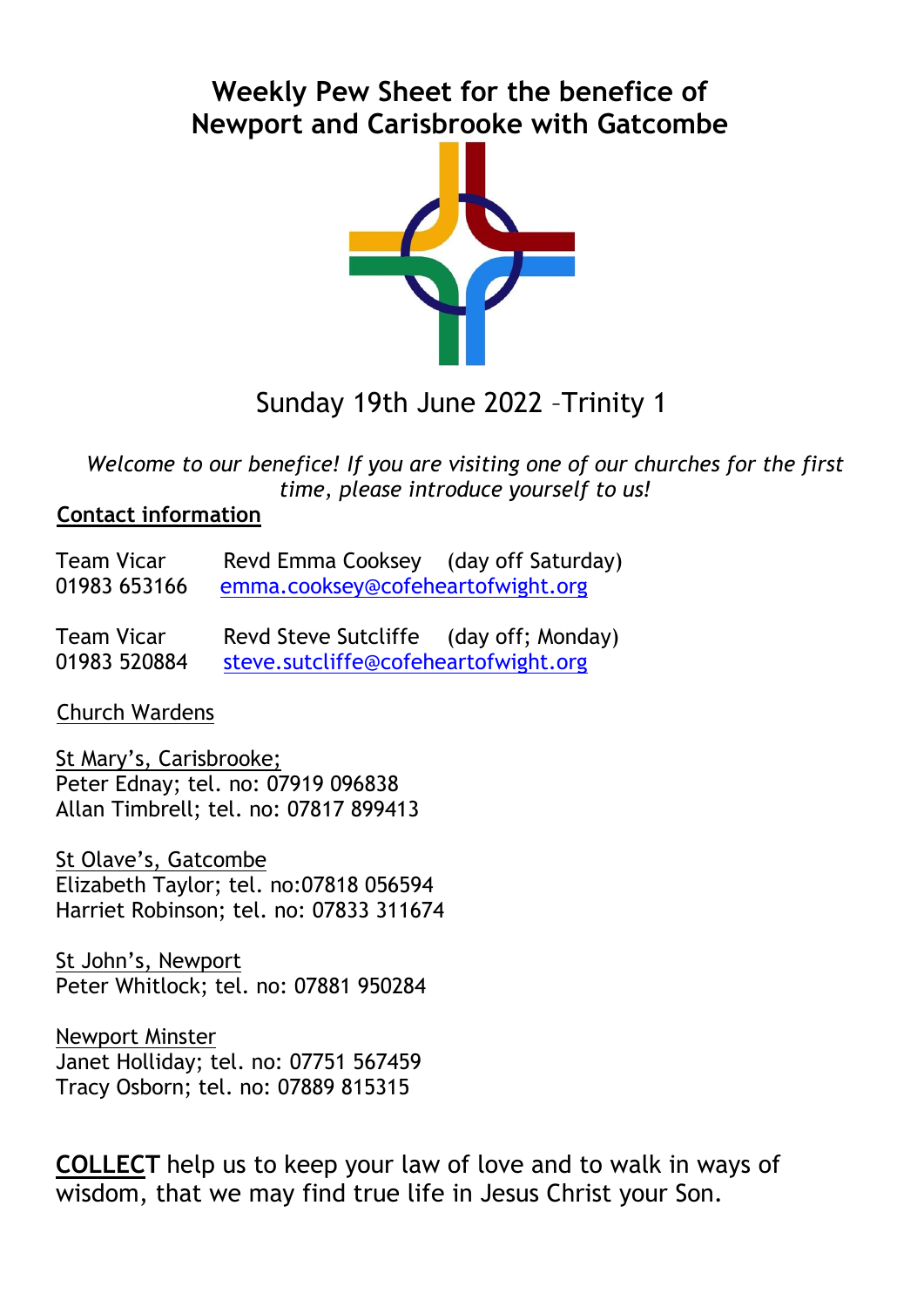### **FIRST READING Galatians 3.23–29**

A reading from the letter of Paul to the Galatians.

Before the coming of this faith, we were held in custody under the law, locked up until the faith that was to come would be revealed. So the law was our guardian until Christ came that we might be justified by faith. Now that this faith has come, we are no longer under a guardian. So in Christ Jesus you are all children of God through faith, for all of you who were baptized into Christ have clothed yourselves with Christ. There is neither Jew nor Gentile, neither slave nor free, nor is there male and female, for you are all one in Christ Jesus. If you belong to Christ, then you are Abraham's seed, and heirs according to the promise.

This is the word of the Lord **Thanks be to God**

### **GOSPEL Luke 8.26–39**

Hear the gospel of our Lord Jesus Christ according to Luke.

## **Glory to you O Lord**

Jesus and his disciples arrived at the country of the Gerasenes which is opposite Galilee. As he stepped out on land, a man of the city who had demons met him. For a long time he had worn no clothes,and he did not live in a house but in the tombs. When he saw Jesus,he fell down before him and shouted at the top of his voice, 'What have you to do with me, Jesus, Son of the Most High God? for Jesus had commanded the unclean spirit to come out of the man. (For many times it had seized him; he was kept under guard and bound with chains and shackles but he would break the bonds and be driven by the demon into the wilds.) Jesus then asked him, 'What is your name?' He said, 'Legion'; for many demons had entered him. They begged him not to order them to go back into the abyss. Now there on the hillside a large herd of swine was feeding; and the demons begged Jesus to let them enter these. So, he gave them permission. Then the demons came out of the man and entered the swine, and the herd rushed down the steep bank into the lake and was drowned. When the swineherds saw what had happened, they ran off and told it in the city and in the country. Then people came out to see what had happened, and when they came to Jesus, they found the man from whom the demons had gone sitting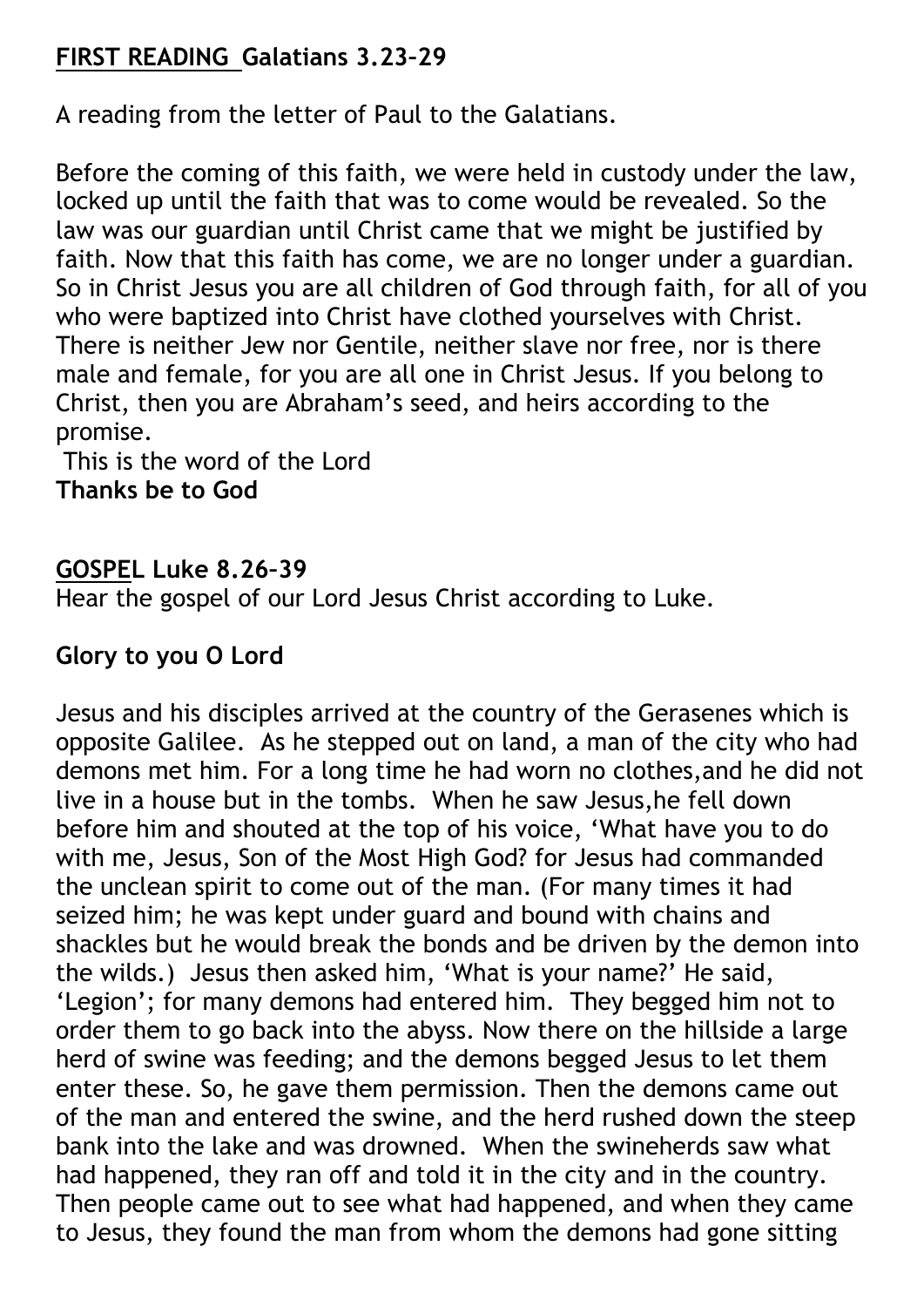at the feet of Jesus, clothed and in his right mind. And they were afraid. Those who had seen it told them how the one who had been possessed by demons had been healed. Then all the people of the surrounding country of the Gerasenes asked Jesus to leave them; for they were seized with great fear. So he got into the boat and returned. The man from whom the demons had gone begged that he might be with him; but Jesus sent him away, saying, 'Return to your home, and declare how much God has done for you.' So he went away, proclaiming throughout the city how much Jesus had done for him.

This is the Gospel of the Lord **Praise to you O Christ**

#### **POST COMMUNION**

Eternal Father, we thank you for nourishing us with these heavenly gifts: may our communion strengthen us in faith, build us up in hope, and make us grow in love; for the sake of Jesus Christ our Lord.

### **What's on in our parish?**

- **Monday 27th June - Chatterbox Tots and Toddlers** in St John's Church Hall on from 9.30-11am for music, snacks, play and songs.
- **Wednesday June 22nd - St John's Midweek Service** takes place at 11am. This week the service is Morning Prayer.
- **On Wednesdays** from 10.00am 12. noon **Parson's Pantry** why not pop in to St Mary's Church for a tea/coffee and cake.
- **Monday June 20th** at St. Mary's Church Hall. Beetle drive. Starts at 2pm.

**Saturday 9th July** Promises auction for Lend With Care, and fish and chip supper at the Parish Rooms, Newport. Fish and chip supper starts at 7pm, with auction beginning from 7:30pm. Lend With Care gives loans to smallscale entrepreneurs in the developing world, who then pay back the money that they receive so that it can be lent out again. If you wish to have a fish and chip supper (£10) please give your names in advance so that we can order. A wide range of promises on offer from family history research, cake baking and ironing, to a crocheted blanket .. to book a supper, please contact [\(richard.smout@cofeheartofwight.org\)](mailto:richard.smout@cofheartofwight.org).

Full list of promises on offer to be available from end of June